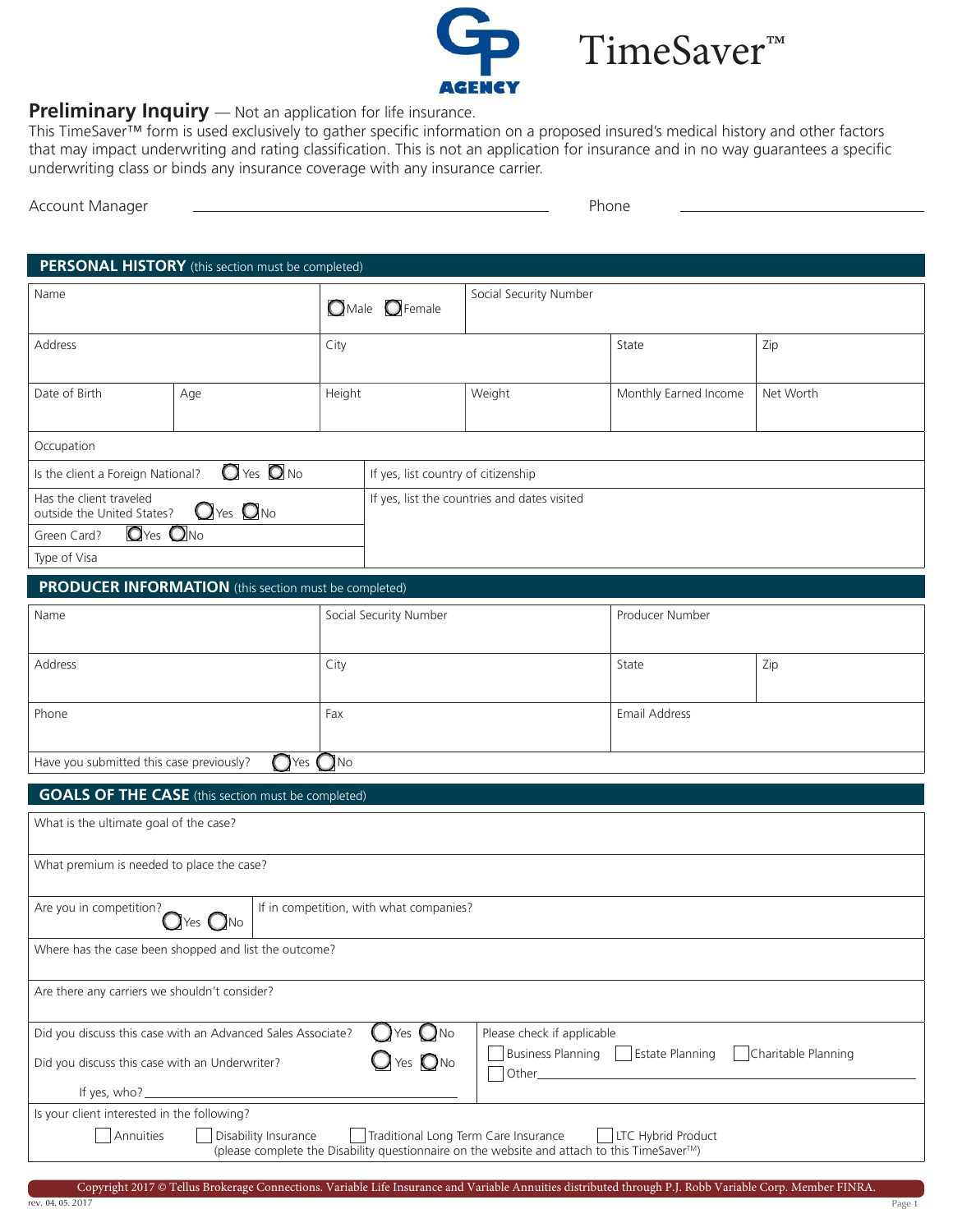

Proposed Insured Social Security Number

TimeSaver™

|                                                                                                                              | REQUESTED COVERAGE (this section must be completed)                                                                                                                                                                                                          |                                                                                   |                               |                                              |                              |                                                                             |  |
|------------------------------------------------------------------------------------------------------------------------------|--------------------------------------------------------------------------------------------------------------------------------------------------------------------------------------------------------------------------------------------------------------|-----------------------------------------------------------------------------------|-------------------------------|----------------------------------------------|------------------------------|-----------------------------------------------------------------------------|--|
|                                                                                                                              |                                                                                                                                                                                                                                                              | Universal Life                                                                    |                               |                                              |                              | Survivorship (please have other proposed insured submit TimeSaver™ as well) |  |
| Minimum Consideration: \$1 million face<br>amount for permanent and term products                                            |                                                                                                                                                                                                                                                              | Variable Life                                                                     | Whole Life                    |                                              |                              |                                                                             |  |
|                                                                                                                              |                                                                                                                                                                                                                                                              | LTC Rider                                                                         | Term, Level Period            |                                              |                              |                                                                             |  |
| Face amount desired?                                                                                                         |                                                                                                                                                                                                                                                              | $\bigcap$ Yes $\bigcap$ No $\bigcap$ Possibly<br>Will these premiums be financed? |                               |                                              |                              |                                                                             |  |
|                                                                                                                              | If you are replacing coverage, will there be any 1035 money with this replacement? $\Box$ Yes $\Box$ No If yes, what amount will be carried over?                                                                                                            |                                                                                   |                               |                                              |                              |                                                                             |  |
|                                                                                                                              | Was a recommendation made to the proposed insured to:<br>Use distributions from an IRA or qualified plan to purchase this insurance coverage? $\bigcirc$ Yes $\bigcirc$ No<br>Hold this insurance coverage in a qualified plan? $\bigcirc$ Yes $\bigcirc$ No |                                                                                   |                               |                                              |                              |                                                                             |  |
|                                                                                                                              | Provide details on pending and in-force coverage:                                                                                                                                                                                                            |                                                                                   |                               |                                              |                              |                                                                             |  |
| Company                                                                                                                      | Policy/Application Date                                                                                                                                                                                                                                      | Amount                                                                            | Class/Rating Issued           | Current Premium<br>Do you intend to replace? |                              |                                                                             |  |
|                                                                                                                              |                                                                                                                                                                                                                                                              |                                                                                   |                               |                                              |                              |                                                                             |  |
|                                                                                                                              |                                                                                                                                                                                                                                                              |                                                                                   |                               |                                              |                              |                                                                             |  |
|                                                                                                                              |                                                                                                                                                                                                                                                              |                                                                                   |                               |                                              |                              |                                                                             |  |
|                                                                                                                              |                                                                                                                                                                                                                                                              |                                                                                   |                               |                                              |                              |                                                                             |  |
|                                                                                                                              | Life Settlements: Indicate any activity in the past five years                                                                                                                                                                                               |                                                                                   |                               |                                              |                              |                                                                             |  |
|                                                                                                                              | TOBACCO/NICOTINE USAGE (this section must be completed)                                                                                                                                                                                                      |                                                                                   |                               |                                              |                              |                                                                             |  |
| Has your client ever smoked cigarettes:                                                                                      |                                                                                                                                                                                                                                                              |                                                                                   |                               |                                              |                              |                                                                             |  |
|                                                                                                                              |                                                                                                                                                                                                                                                              |                                                                                   |                               |                                              |                              |                                                                             |  |
| $\bigcup$ Yes $\bigcirc$ No                                                                                                  | If yes, date of last usage:<br>Has your client used other tobacco or nicotine containing products (examples: cigars, pipe, snuff, nicotine gum or patch)                                                                                                     |                                                                                   |                               |                                              | $\bigcirc$ Yes $\bigcirc$ No |                                                                             |  |
|                                                                                                                              |                                                                                                                                                                                                                                                              |                                                                                   |                               |                                              |                              |                                                                             |  |
| If yes, provide types and last date of use:                                                                                  |                                                                                                                                                                                                                                                              |                                                                                   |                               |                                              |                              |                                                                             |  |
|                                                                                                                              | <b>MEDICAL HISTORY</b> (this section must be completed)                                                                                                                                                                                                      |                                                                                   |                               |                                              |                              |                                                                             |  |
|                                                                                                                              |                                                                                                                                                                                                                                                              |                                                                                   | Doctor's name, address, phone | Date                                         |                              | Illness/Reason                                                              |  |
| Who is your client's primary care physician?<br>When did your client last consult him/her?<br>Any ongoing medical treatment? |                                                                                                                                                                                                                                                              |                                                                                   |                               |                                              |                              |                                                                             |  |
|                                                                                                                              |                                                                                                                                                                                                                                                              |                                                                                   |                               |                                              |                              |                                                                             |  |
|                                                                                                                              | What other physicians has your client consulted during the past five years? Why?                                                                                                                                                                             |                                                                                   |                               |                                              |                              |                                                                             |  |
| (do not include insurance examinations)                                                                                      |                                                                                                                                                                                                                                                              |                                                                                   |                               |                                              |                              |                                                                             |  |
|                                                                                                                              |                                                                                                                                                                                                                                                              |                                                                                   |                               |                                              |                              |                                                                             |  |
|                                                                                                                              |                                                                                                                                                                                                                                                              |                                                                                   |                               |                                              |                              |                                                                             |  |
|                                                                                                                              |                                                                                                                                                                                                                                                              |                                                                                   |                               |                                              |                              |                                                                             |  |
| In what hospitals, clinics, drug/alcohol treatment centers, or other health facilities has your client ever<br>been treated? |                                                                                                                                                                                                                                                              |                                                                                   |                               |                                              |                              |                                                                             |  |
|                                                                                                                              |                                                                                                                                                                                                                                                              |                                                                                   |                               |                                              |                              |                                                                             |  |
|                                                                                                                              |                                                                                                                                                                                                                                                              |                                                                                   |                               |                                              |                              |                                                                             |  |
|                                                                                                                              |                                                                                                                                                                                                                                                              |                                                                                   |                               |                                              |                              |                                                                             |  |
| List all medications, including over-the-counter drugs and vitamins                                                          |                                                                                                                                                                                                                                                              |                                                                                   |                               |                                              |                              |                                                                             |  |
|                                                                                                                              |                                                                                                                                                                                                                                                              |                                                                                   |                               |                                              |                              |                                                                             |  |
|                                                                                                                              |                                                                                                                                                                                                                                                              |                                                                                   |                               |                                              |                              |                                                                             |  |
|                                                                                                                              |                                                                                                                                                                                                                                                              |                                                                                   |                               |                                              |                              |                                                                             |  |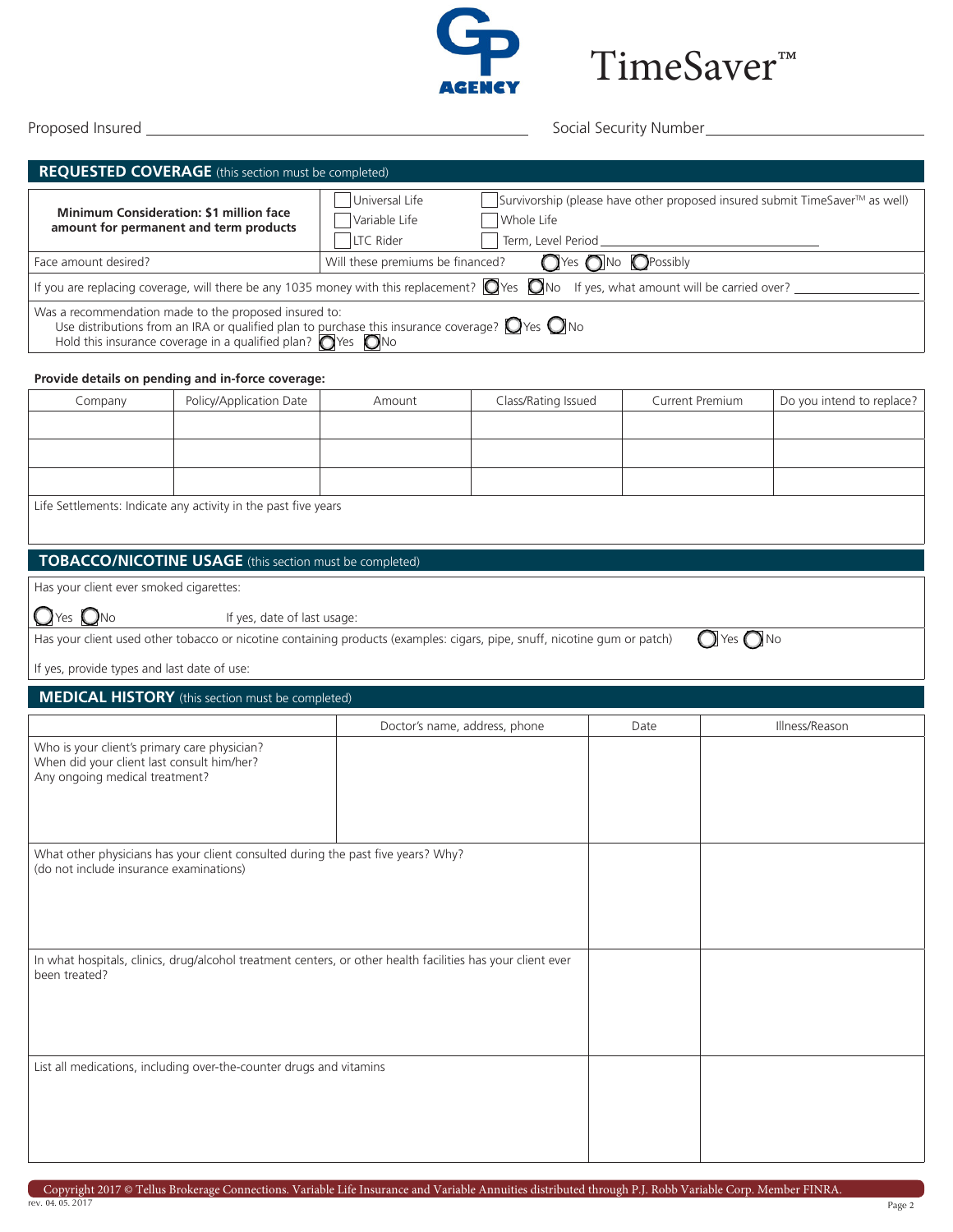

# TimeSaver™

Proposed Insured Social Security Number

| <b>FAMILY HISTORY</b> (this section must be completed)                                                                                                                               |           |                                  |                            |  |  |
|--------------------------------------------------------------------------------------------------------------------------------------------------------------------------------------|-----------|----------------------------------|----------------------------|--|--|
| $\bigcirc$ Yes $\bigcirc$ No<br>Have any immediate family members (parents, siblings) been diagnosed or died from heart disease, cancer, or diabetes? If yes, provide details below. |           |                                  |                            |  |  |
| Relation (mother, father, brother, sister)                                                                                                                                           | Diagnosis | Approximate age of disease onset | (if deceased) age at death |  |  |
|                                                                                                                                                                                      |           |                                  |                            |  |  |
|                                                                                                                                                                                      |           |                                  |                            |  |  |
|                                                                                                                                                                                      |           |                                  |                            |  |  |
|                                                                                                                                                                                      |           |                                  |                            |  |  |
|                                                                                                                                                                                      |           |                                  |                            |  |  |
| DRUG AND ALCOHOL USAGE QUESTIONNAIRE<br>check here if this section is not applicable                                                                                                 |           |                                  |                            |  |  |

| Does your client currently drink alcohol? $\bigcirc$ Yes $\bigcirc$ No                                                             |                                                                                          | Does your client ever drink substantially more than present?                                                | $O$ Yes $O$ No                                                                                             |  |
|------------------------------------------------------------------------------------------------------------------------------------|------------------------------------------------------------------------------------------|-------------------------------------------------------------------------------------------------------------|------------------------------------------------------------------------------------------------------------|--|
| $Type(s)$ of Alcohol $\qquad \qquad$                                                                                               |                                                                                          | If yes, when?<br><u> 1989 - Johann Stein, fransk politik (f. 1989)</u>                                      |                                                                                                            |  |
|                                                                                                                                    |                                                                                          |                                                                                                             | Has your client ever consulted a doctor or received treatment because of alcohol use?                      |  |
|                                                                                                                                    |                                                                                          | $Q$ Yes $Q$ No If yes, provide details $\sqrt{Q}$                                                           |                                                                                                            |  |
| Has your client ever used illegal drugs or sought treatment because of drug use?                                                   |                                                                                          | $\mathbf{O}$ Yes $\mathbf{O}$ No                                                                            |                                                                                                            |  |
|                                                                                                                                    |                                                                                          |                                                                                                             |                                                                                                            |  |
|                                                                                                                                    | Type of drug(s) used $\_\_$                                                              |                                                                                                             |                                                                                                            |  |
| <b>CORONARY</b>                                                                                                                    | check here if this section is not applicable                                             |                                                                                                             |                                                                                                            |  |
| Date of diagnosis or first chest pain                                                                                              |                                                                                          | Number of diseased vessels                                                                                  |                                                                                                            |  |
| Dates/details of treatment/surgery (examples: Angioplasty, Bypass)                                                                 |                                                                                          |                                                                                                             |                                                                                                            |  |
|                                                                                                                                    |                                                                                          |                                                                                                             |                                                                                                            |  |
| Date of last stress EKG                                                                                                            | Results                                                                                  |                                                                                                             | By whom?                                                                                                   |  |
| Any pain since treatment/surgery?                                                                                                  |                                                                                          |                                                                                                             |                                                                                                            |  |
| <b>CANCER</b><br>check here if this section is not applicable                                                                      |                                                                                          |                                                                                                             |                                                                                                            |  |
| Exact name and location of cancer                                                                                                  |                                                                                          | Stage and grade                                                                                             |                                                                                                            |  |
|                                                                                                                                    |                                                                                          |                                                                                                             |                                                                                                            |  |
| Who would have the pathology report                                                                                                |                                                                                          | Date/details of treatment/surgery                                                                           |                                                                                                            |  |
|                                                                                                                                    |                                                                                          |                                                                                                             |                                                                                                            |  |
| <b>DIABETES</b>                                                                                                                    | check here if this section is not applicable                                             |                                                                                                             |                                                                                                            |  |
| Date of diagnosis                                                                                                                  | Diet only<br>Oral medication<br>Treatment                                                | Insulin<br>Details                                                                                          |                                                                                                            |  |
| Does your client regularly test his/her<br>blood glucose?<br>$\bigcirc$ Yes $\bigcirc$ No                                          | Results                                                                                  |                                                                                                             | Frequency                                                                                                  |  |
| Latest result of glycohemoglobin (A1C) test ___________________ mg%<br>$Date$ <sub><math>\_\</math></sub>                          |                                                                                          |                                                                                                             |                                                                                                            |  |
|                                                                                                                                    | Has your client been diagnosed with having protein and/or microalbumin in urine?         | $OYes$ $ONo$                                                                                                |                                                                                                            |  |
| Have your client ever had:<br>Have your client ever had:                                                                           | $\bigcirc$ Yes $\bigcirc$ No<br>Eye trouble<br>Kidney trouble $\bigcap$ Yes $\bigcap$ No | $\mathbf{Q}$ Yes $\mathbf{Q}$ No<br>Heart trouble<br>$\mathbf{O}$ Yes $\mathbf{O}$ No<br>Neuritis/Neuralgia | $\mathbf{Q}$ Yes $\mathbf{Q}$ No<br>High blood pressure<br>$\bigcap$ Yes $\bigcap$ No<br>Insulin reactions |  |
| <b>HAZARDOUS ACTIVITIES</b>                                                                                                        | check here if this section is not applicable                                             |                                                                                                             |                                                                                                            |  |
| Is your client a private pilot?<br>$\bigcirc$ Yes $\bigcirc$ No If yes, provide details.                                           | How many total hours has your client<br>flown as Pilot in Command?                       | How many hours does your client fly                                                                         | Does your client have an IFR<br>(instrument flight rating) $\bigcirc$ Yes $\bigcirc$ No                    |  |
| Does your client participate in the following activities? (check those that apply)<br>$\square$ Scuba Diving<br>□Mountain Climbing | $\Box$ Bungee Jumping<br>□Hang Gliding                                                   | $\Box$ Ultralight Flying<br>$\Box$ Sky Diving<br>□ Auto/Motorcycle Racing<br>$\Box$ Other                   |                                                                                                            |  |
| <b>DRIVING HISTORY</b>                                                                                                             | check here if this section is not applicable                                             |                                                                                                             |                                                                                                            |  |
| <b>DUI/DWI</b>                                                                                                                     | Reckless Driving                                                                         | Suspensions                                                                                                 | Any moving violations in the last five<br>years?                                                           |  |
| Please refer to our website or contact your Account Manager for additional questionnaires and information.                         |                                                                                          |                                                                                                             |                                                                                                            |  |

rev. 04. 05. 2017 Copyright 2017 © Tellus Brokerage Connections. Variable Life Insurance and Variable Annuities distributed through P.J. Robb Variable Corp. Member FINRA.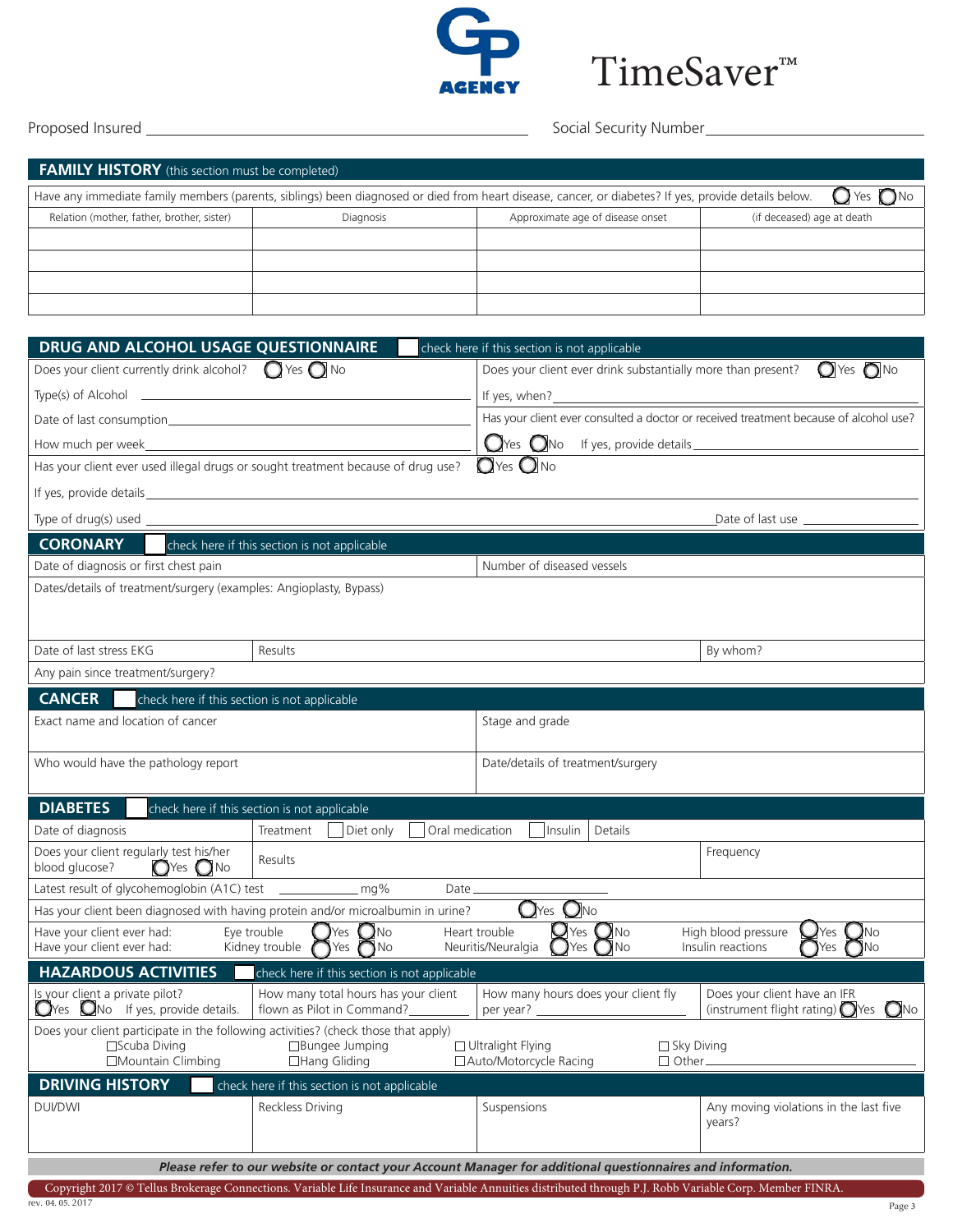

TimeSaver™

Proposed Insured Social Security Number

#### **UNDERWRITING CREDITS**

Completing the information below can help us secure the best offer for your client as many carriers can use various crediting options to improve offers.

| Complete physical exam by a<br>physician within the past year                      | Date of Testing | Doctor Contact Information |
|------------------------------------------------------------------------------------|-----------------|----------------------------|
| Executive physical (Mayo, Cooper Clinic,<br>Cleveland Clinic) within the past year | Date of Testing | Doctor Contact Information |
| Preventative wellness studies within<br>the past two years with normal results     | Date of Testing | Doctor Contact Information |
| Digital rectal exam<br>PSA testing                                                 |                 |                            |
| Physician skin exam                                                                |                 |                            |
| Physician testicular exam                                                          |                 |                            |
| Colonoscopy<br>Occult blood in stool testing (stool cards)                         |                 |                            |
| Bone density test                                                                  |                 |                            |
| Mammogram                                                                          |                 |                            |
| Pap smear                                                                          |                 |                            |
| Physician breast exam                                                              |                 |                            |

Exercise (list type of exercise, how many times per week and length of each session)

| Cardiac testing within the past<br>two years with normal results<br>Resting EKG | Date of Testing                                 | Doctor Contact Information                                      |
|---------------------------------------------------------------------------------|-------------------------------------------------|-----------------------------------------------------------------|
| Treadmill stress test<br>Nuclear stress test                                    |                                                 |                                                                 |
| Echocardiogram<br>Catheterization or angiogram                                  | the control of the control of the control of    |                                                                 |
| Coronary Calcium Testing (EBCT)<br>with a zero score                            |                                                 |                                                                 |
| Other testing within the past<br>two years with normal results                  | Date of Testing                                 | Doctor Contact Information                                      |
| Chest CT<br>Abdominal CT                                                        | the control of the control of the control of    |                                                                 |
| Normal CBC (Complete Blood Count)                                               | <u> The Common State of the Common State of</u> |                                                                 |
| Normal Pulmonary Function<br>Testing/Spirometry                                 |                                                 |                                                                 |
| Older Age (70+)                                                                 |                                                 |                                                                 |
|                                                                                 |                                                 |                                                                 |
|                                                                                 |                                                 |                                                                 |
| Hobbies_                                                                        |                                                 |                                                                 |
|                                                                                 |                                                 |                                                                 |
|                                                                                 |                                                 | Does the client handle their own financial affairs/investments? |
| Does the client work full time, part time, or in consulting?                    |                                                 |                                                                 |

*Please refer to our website or contact your Account Manager for additional questionnaires and information.*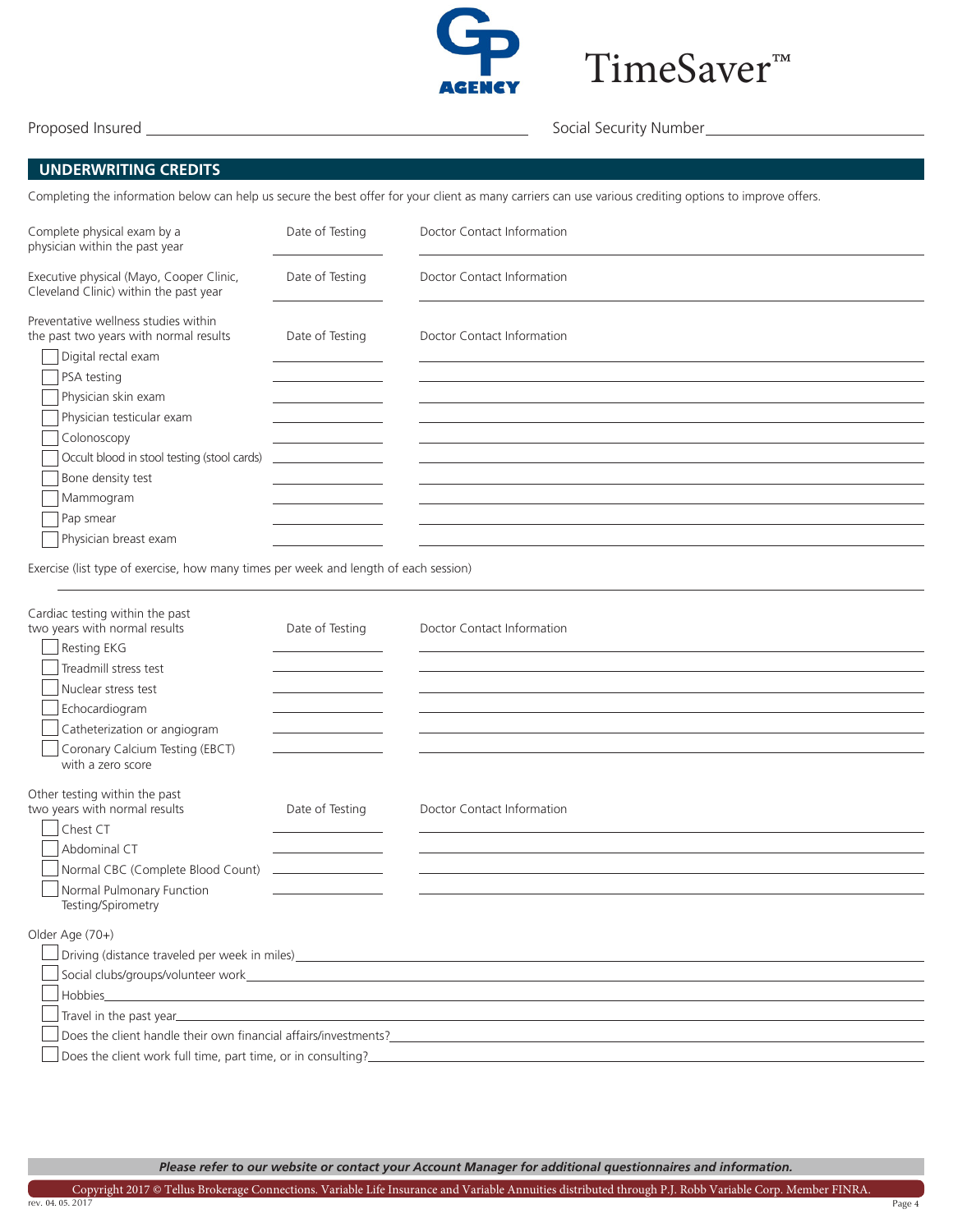

Proposed Insured Social Security Number

### **HIPAA AUTHORIZATION FOR USE AND DISCLOSURE OF PROTECTED HEALTH INFORMATION (PHI)**

The undersigned insured(s) (hereafter referred to as "I", "me" or "my"), authorizes the use and disclosure of my personal health and medical information protected by state and federal law including the privacy regulations promulgated pursuant to the Health Insurance Portability and Accountability Act of 1996 (HIPAA) as follows:

Description and Purpose of Disclosure: This authorization shall apply to any and all of my personal health and medical information, including medical records in their entirety which may contain mental health records (excluding psychotherapy notes, as defined by HIPAA) and restricted records, life expectancy reports, prescription drug records, HIVrelated information, use of alcohol or controlled or prohibited substances, and employment records, whether or not personally or individually identifiable (collectively referred to as my "PHI"). This authorization and all uses and disclosures of my PHI made under this authorization are for the purposes of allowing Gene Pleasants Agency and any Authorized Recipient (as defined below) to: (1) determine my eligibility for Insurance Products and Services, as defined below; and/or (2) market Insurance Products and Services to me.

"Insurance Products and Services" means, for example, life insurance, disability insurance, as well as premium financing and other similar types of products and services. Insurance Products and Services also include long term care or other types of health insurance.

Classes of Persons Authorized to Disclose My PHI: I authorize any health care provider, including any doctor, hospital or medically-related facility, nurse, pharmacy, physician, practitioner, or practitioner practice group (each an "Authorized HCP"), and any insurance company, HMO/PPO or similar organization, employer or, except as may be limited by state law, any other organization, institution or person that has my PHI to disclose to Gene Pleasants Agency or any Authorized Recipient, any such records or information as provided under this authorization.

Classes of Persons Authorized to Receive My PHI: PHI received by Gene Pleasants Agency may be disclosed under this authorization to any affiliates, subsidiaries, corporate parents, agents, independent contractors, insurance carriers, authorized representatives, premium finance entities, settlement providers, policy buyers or potential policy buyers, life expectancy underwriters and the officers, directors, employees, agents, and other representatives of each and to any other person or entity for the purposes herein described (each an "Authorized Recipient").

Further Disclosure Authorization: I authorize each Authorized Recipient to further disclose my PHI as necessary to carry out the purposes under this authorization. I understand and acknowledge that PHI that is redisclosed by the Authorized Recipient may no longer be protected by law. I further acknowledge that some state and federal laws prohibit the further disclosure of information regarding the diagnosis, prognosis and treatment of drug or alcohol abuse, communicable diseases or infection including sexually-transmitted diseases or HIV without specific written consent. I hereby authorize Gene Pleasants Agency and each Authorized Recipient to further disclose the foregoing information to the extent such disclosure is necessary in order to carry out the purposes under this authorization.

Expiration of Authorization: This authorization shall remain valid for two (2) years after the date signed below.

Right to Revoke: I understand that I may revoke this authorization at any time by sending a written request for revocation to Gene Pleasants Agency or to any Authorized HCP at such address designated to me. Any revocation of this authorization shall not apply to the extent that any person has taken action in reliance upon this authorization prior to receiving written notice of my revocation.

This authorization complies with the provisions of the HIPAA Privacy Rule governing authorizations (45 C.F.R. Sec. 164.508). I understand that this authorization is a requirement for the underwriting, sale or settling of Insurance Products and Services and Gene Pleasants Agency may condition enrollment, eligibility, benefits, sale or settling of Insurance Products and Services on whether I sign this authorization.

A copy or facsimile of this authorization shall be as valid as the original. This authorization may be executed in any number of counterparts, each of which shall be deemed to be an original and all of which counterparts, taken together, shall constitute but one and the same instrument. I certify that I am executing and delivering this authorization freely and voluntarily as of the date written below. I further certify that I have received and retained a copy of this signed authorization for future reference.

Signature of Insured/Proposed Insured

Date

Signature of Authorized Representative

Date Relationship/Authority to Represent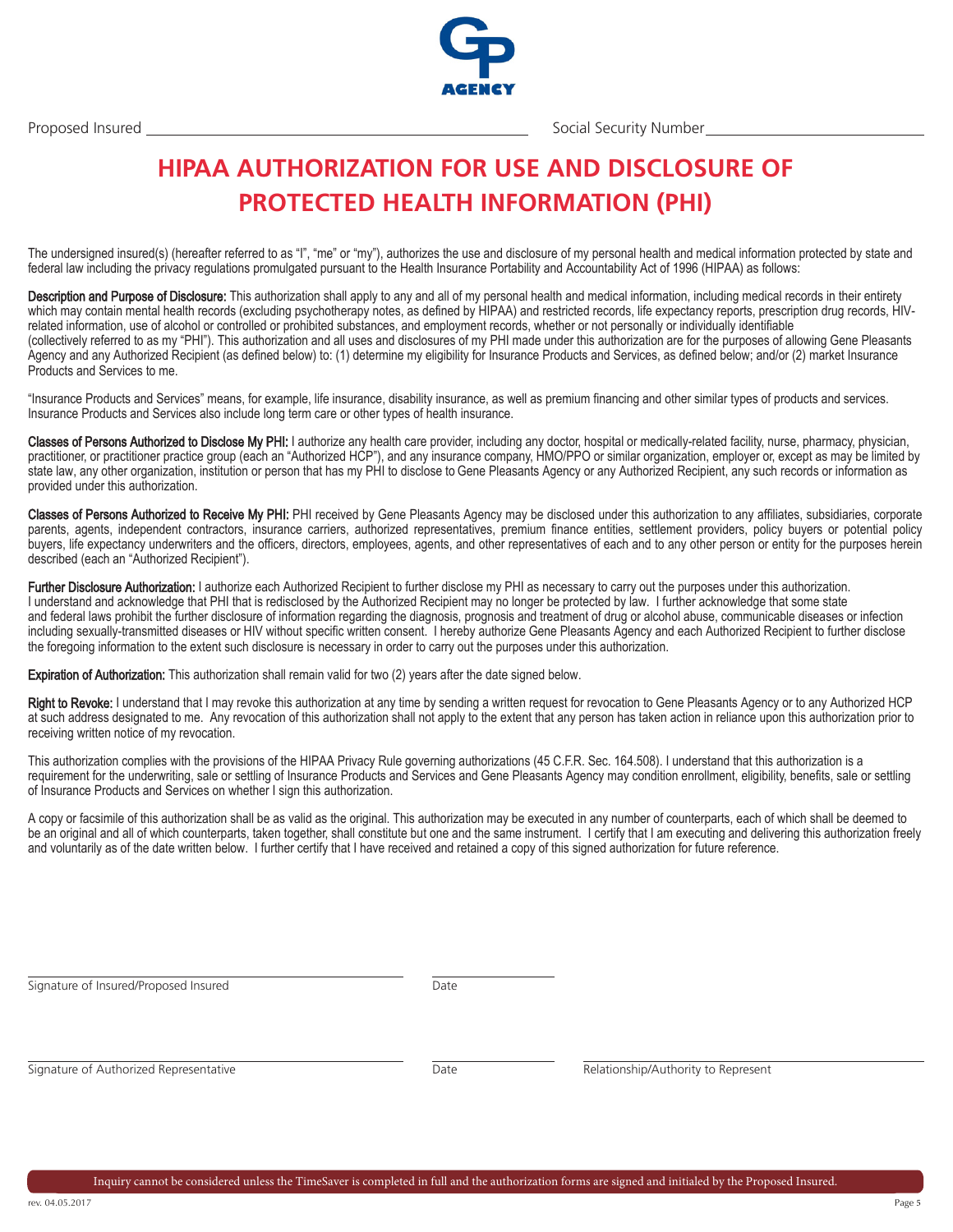

Proposed Insured Communication Control of the Social Security Number 2 and Social Security Number 2 and Social Security Number

### **AUTHORIZATION FOR USE AND DISCLOSURE OF NONPUBLIC PERSONAL INFORMATION (NPI)**

I, the Policy Owner/Proposed Policy Owner, authorize Gene Pleasants Agency to use and disclose any and all Nonpublic Personal Information (NPI) about me to any Authorized Recipient, as such terms are defined below. This authorization and all uses and disclosures of my NPI made under this authorization are for the purposes of allowing Gene Pleasants Agency to: (1) determine my eligibility for Insurance Products and Services, as defined below; and/or; (2) market Insurance Products and Services to me.

I, the Insured/Proposed Insured (if different than the Policy Owner/Proposed Policy Owner), authorize Gene Pleasants Agency to use and disclose any and all Nonpublic Personal Information (NPI) about me to any Authorized Recipient (as such terms are defined below). This authorization and all uses and disclosures of my NPI made under this authorization are for the purposes of allowing Gene Pleasants Agency to: (1) determine my eligibility for Insurance Products and Services, as defined below; (2) market Insurance Products and Services to me; and/or (3) underwrite my health and/or life expectancy in connection with Insurance Products and Services.

"Nonpublic Personal Information" means information, including, without limitation, nonpublic personal, financial, health and medical information about the Policy Owner and Insured (if different than the Policy Owner) and the Policy Owner/Insured's identity as an owner/insured under a Life Insurance Policy that is obtained, whether from the Policy Owner/Insured, any of the Policy Owner's/Insured's agents or representatives, any insurance company, health care or medical provider, professional or facility or any other source.

"Authorized Recipient" includes any affiliates, subsidiaries, corporate parents, agents, independent contractors, insurance carriers, authorized representatives, premium finance entities, settlement providers, policy buyers or potential policy buyers, life expectancy underwriters and the officers, directors, employees, agents, and other representatives of each and to any other person or entity for the purposes herein described.

"Insurance Products and Services" means, for example, life insurance, disability insurance, as well as premium financing and other similar types of products and services. Insurance Products and Services also include long term care or other types of health insurance.

The Policy Owner and Insured/Proposed Policy Owner and Insured (if different than the Policy Owner) each agree and consent that this authorization shall be effective from the date hereof until the earlier of (a) the date that is two (2) years after the date hereof, or (b) an earlier date as may be required by applicable law or regulation. The Policy Owner and Insured/Proposed Policy Owner and Insured (if different than the Policy Owner) have the right to revoke this authorization, at any time, by providing written notification to Gene Pleasants Agency.

A copy or facsimile of this authorization shall be as valid as the original. This authorization may be executed in any number of counterparts, each of which shall be deemed to be an original and all of which counterparts, taken together, shall constitute but one and the same instrument. The Policy Owner and Insured/Proposed Policy Owner and Insured (if different than the Policy Owner) each certify that he or she is executing and delivering this authorization freely and voluntarily as of the date written below. The Policy Owner and Insured/Proposed Policy Owner and Insured (if different than the Policy Owner) further certify that the authorization is written in plain language and acknowledge that each has received and retained a copy of this signed authorization for future reference.

```
Signature of Insured/Proposed Insured Printed Name Printed Name Date Printed Name Date
```